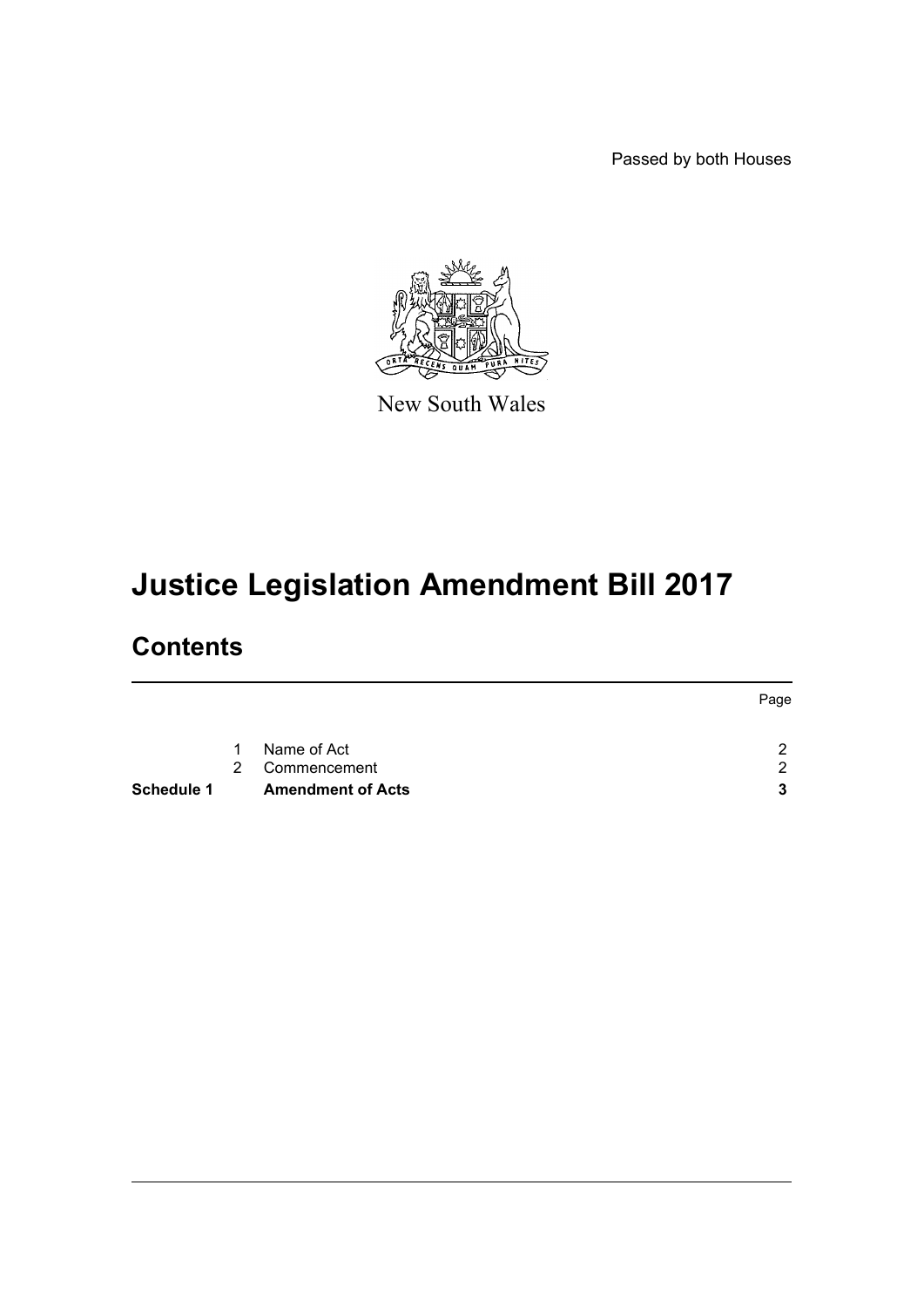*I certify that this public bill, which originated in the Legislative Assembly, has finally passed the Legislative Council and the Legislative Assembly of New South Wales.*

> *Clerk of the Legislative Assembly. Legislative Assembly, Sydney,* , 2017



New South Wales

# **Justice Legislation Amendment Bill 2017**

Act No , 2017

An Act to amend various Acts relating to courts and crimes and other related matters.

*I have examined this bill and find it to correspond in all respects with the bill as finally passed by both Houses.*

*Assistant Speaker of the Legislative Assembly.*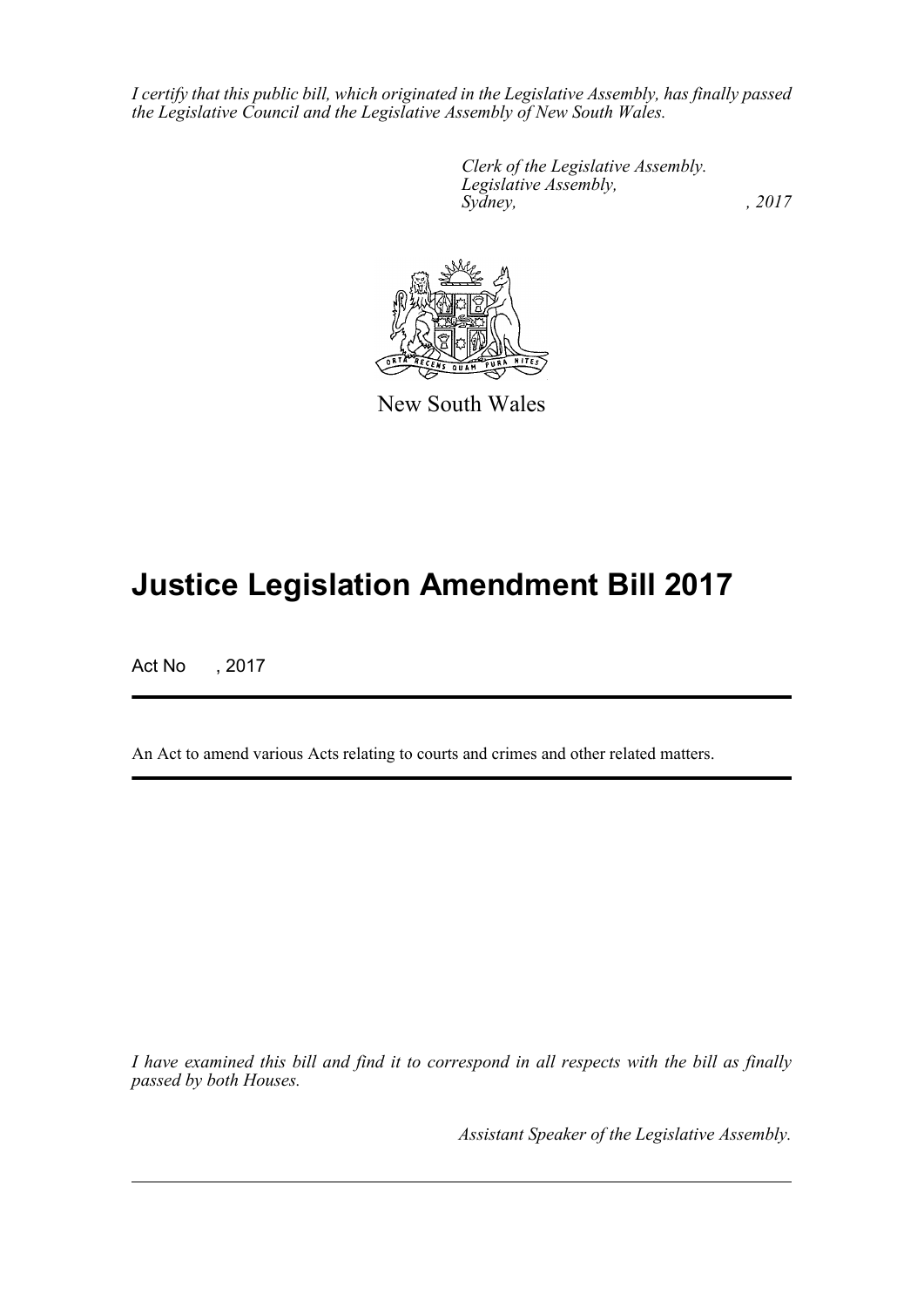## <span id="page-2-0"></span>**The Legislature of New South Wales enacts:**

#### **1 Name of Act**

This Act is the *Justice Legislation Amendment Act 2017*.

#### <span id="page-2-1"></span>**2 Commencement**

- (1) This Act commences on the date of assent to this Act, except as provided by subsection (2).
- (2) Schedule 1.10 commences on a day or days to be appointed by proclamation.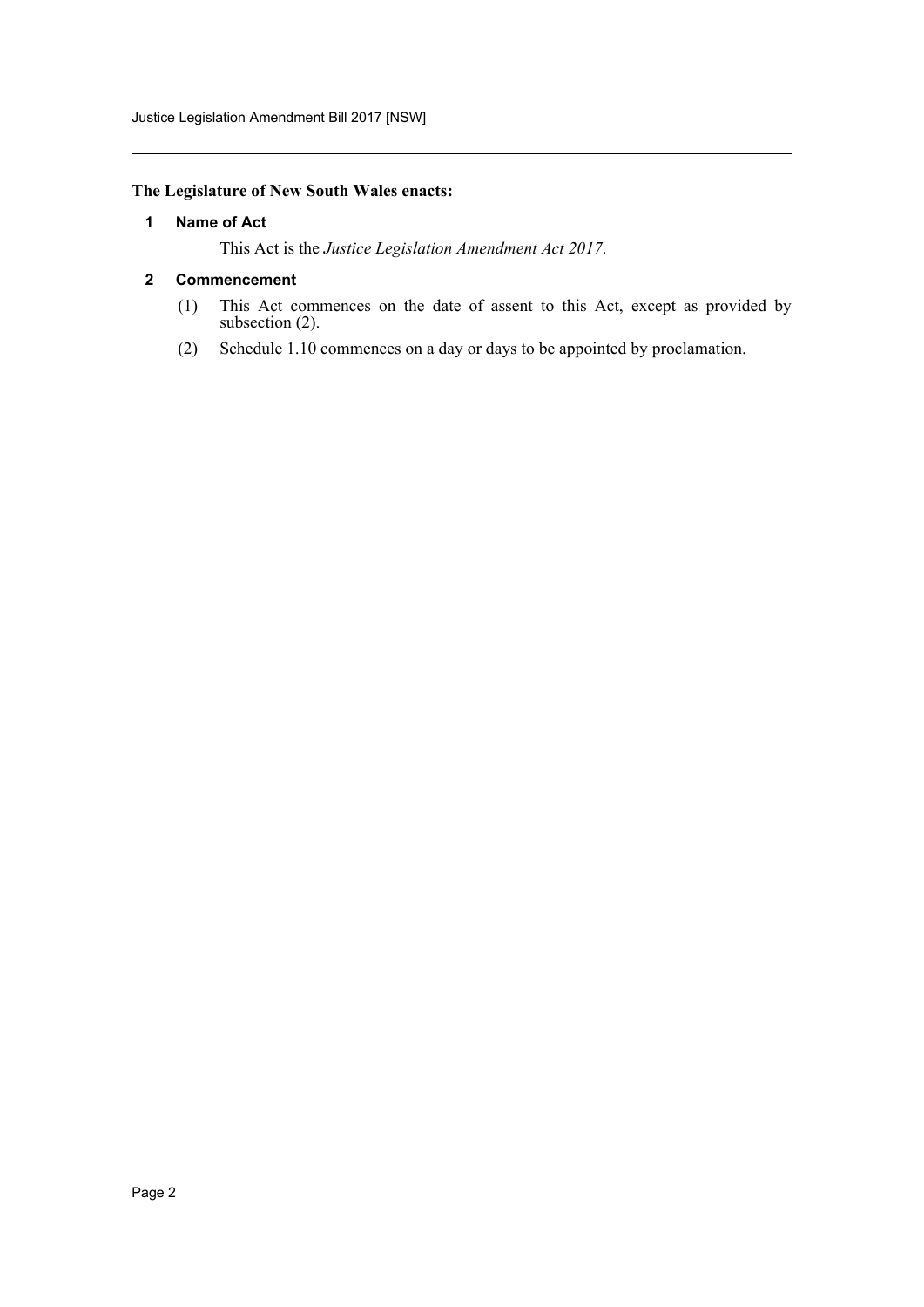## <span id="page-3-0"></span>**Schedule 1 Amendment of Acts**

## **1.1 Bail Act 2013 No 26**

#### **[1] Section 16B Offences to which the show cause requirement applies**

Omit section 16B (1) (d) (iii). Insert instead:

(iii) a serious indictable offence under the *Firearms Act 1996* that involves acquiring, supplying, manufacturing or giving possession of a pistol or prohibited firearm or a firearm part that relates solely to a prohibited firearm,

#### **[2] Section 16B (3)**

Omit "*firearm*, *prohibited firearm* and *pistol*, and *use*, *acquire*, *supply* or *possession* of a firearm, have the same meanings as in the *Firearms Act 1996*".

Insert instead "*firearm*, *firearm part*, *prohibited firearm* and *pistol*, and *use*, *acquire*, *supply* or *possession* of a firearm or firearm part, have the same meanings as in the *Firearms Act 1996*".

## **1.2 Children (Criminal Proceedings) Act 1987 No 55**

#### **Section 31 Hearing of charges in the Children's Court**

Insert after section 31 (5):

- (6) Notwithstanding subsection (1), when the Children's Court commits to another court for trial or sentence a person who is charged with an indictable offence or a serious children's indictable offence (the *principal indictable offence*):
	- (a) the prosecutor must, if the person has been charged with any back up or related offence to the principal indictable offence, produce to the Children's Court a certificate specifying the back up or related offence, and
	- (b) the Children's Court may transfer to the other court proceedings for any such back up or related offence.
- (7) If a back up or related offence is transferred to another court under subsection  $(6)$ , the proceedings for such an offence are to be dealt with in accordance with sections 167–169 of the *Criminal Procedure Act 1986*. For that purpose, a reference in those sections to the Local Court is to be construed as a reference to the Children's Court.
- (8) In this section:

**back up offence**, in relation to a principal indictable offence, means an offence:

- (a) that is a summary offence or an indictable offence that is capable of being dealt with summarily by the Children's Court, and
- (b) all the elements of which are elements that are necessary to constitute the principal indictable offence, and
- (c) that is to be prosecuted on the same facts as the principal indictable offence.

*related offence*, in relation to a principal indictable offence, means an offence:

(a) that is a summary offence or an indictable offence that is capable of being dealt with summarily by the Children's Court, and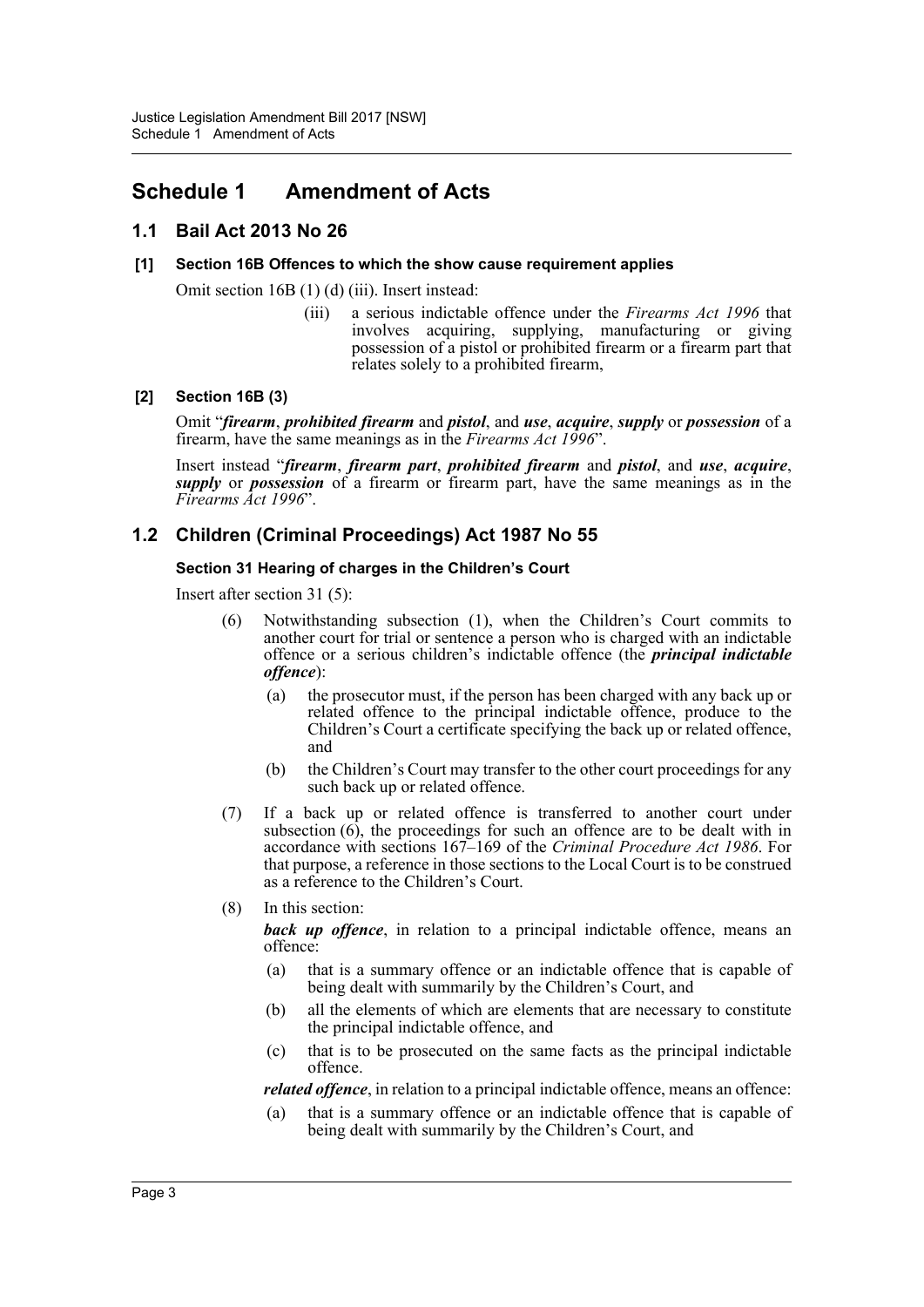(b) that arises from substantially the same circumstances as those from which the principal indictable offence has arisen,

but does not include a back up offence.

## **1.3 Confiscation of Proceeds of Crime Act 1989 No 90**

#### **[1] Section 4 Definitions**

Omit "the day on which the person was convicted of the offence" from paragraph (a) of the definition of *relevant period* in section 4 (1).

Insert instead "the day on which the person was sentenced for the offence".

#### **[2] Section 4 (10)**

Insert after section 4 (9):

(10) Notes included in this Act do not form part of this Act.

#### **[3] Section 25 Assessment of pecuniary penalty**

Insert at the end of section 25 (5):

**Note.** For example, in the case of an illegal activity involving the trafficking of drugs, in determining the value of benefits derived by the defendant from the trafficking of drugs there is to be no reduction on account of any expenditure by the defendant in acquiring the drugs.

#### **[4] Sections 26 (2) and 83 (1) (d)**

Omit "*Service and Execution of Process Act 1901*" wherever occurring.

Insert instead "*Service and Execution of Process Act 1992*".

#### **[5] Section 30 Assessment of proceeds of drug trafficking**

Insert after section 30 (6):

**Note.** For example, in the case of an illegal activity involving the trafficking of drugs, in determining the value of the proceeds derived by the defendant from the trafficking of drugs there is to be no reduction on account of any expenditure by the defendant in acquiring the drugs.

#### **[6] Schedule 1 Savings, transitional and other provisions**

Insert at the end of the Schedule, with appropriate Part and clause numbering:

## **Part Provision consequent on the enactment of Justice Legislation Amendment Act 2017**

#### **Application of amendment**

Section 4, as amended by the *Justice Legislation Amendment Act 2017*, extends to a person:

- (a) who has been convicted of, but not sentenced for, a serious offence before the commencement of that amendment, or
- (b) who was sentenced for a serious offence within the period of 6 months before the commencement of that amendment.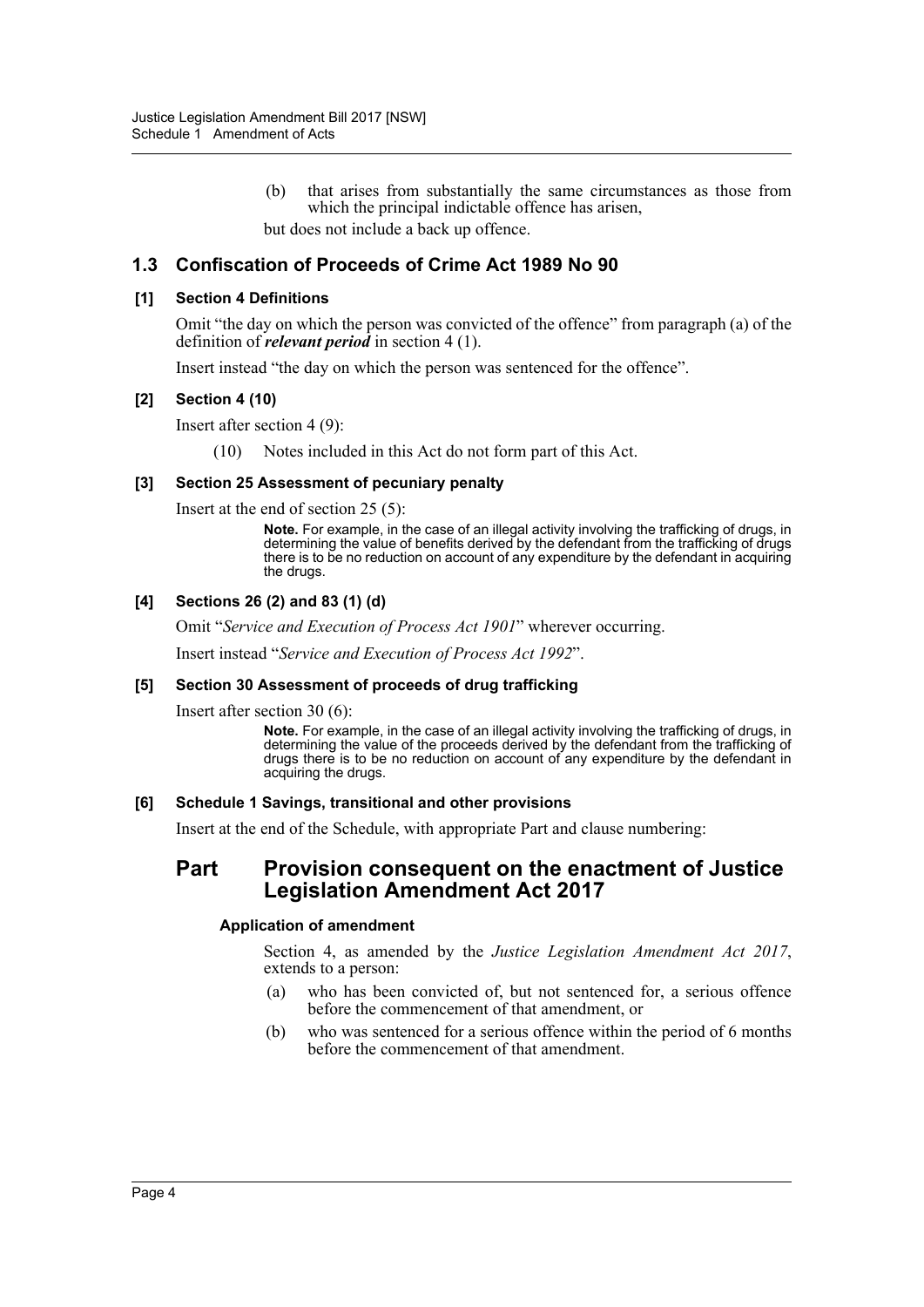## **1.4 Court Security Act 2005 No 1**

#### **Section 8 Possession of restricted items in court premises**

Omit paragraph (b) of the maximum penalty to section 8 (1). Insert instead:

(b) in the case of a knife that is not a prohibited weapon within the meaning of the *Weapons Prohibition Act 1998*—20 penalty units or imprisonment for 2 years (or both).

## **1.5 Crimes Act 1900 No 40**

#### **[1] Section 47 Using etc explosive substance or corrosive fluid etc**

Insert "(including petrol)" after "any destructive or explosive substance".

#### **[2] Section 193E Alternative verdicts**

Insert after section 193E (2A):

(2B) If on the trial of a person for an offence under section 193C (1), the jury is not satisfied that the accused is guilty of the offence charged, but is satisfied that the accused is guilty of an offence under section 193C (2), it may find the accused not guilty of the offence charged but guilty of the other offence, and the accused is liable to punishment accordingly.

## **1.6 Crimes (Sentencing Procedure) Act 1999 No 92**

#### **Section 30A Reading out victim impact statements in court**

Insert after section 30A (3):

- (3A) If the proceedings are for a prescribed sexual offence, the part of the proceedings in which the statement is read out is to be held in camera unless:
	- (a) the court directs (subject to subsection (3)), at the request of a party to the proceedings, that the proceedings are to be held in open court, and
	- (b) the court is satisfied that:
		- (i) special reasons in the interests of justice require the part of the proceedings to be held in open court, or
		- (ii) the victim to whom the statement relates consents to the statement being read out in open court.
- (3B) The principle that proceedings for an offence should generally be open or public in nature, or that justice should be seen to be done, does not of itself constitute special reasons in the interests of justice requiring the part of the proceedings to be held in open court.
- (3C) If the proceedings are for a prescribed sexual offence, the victim to whom the statement relates is entitled to have a person or persons chosen by the victim to be present near the victim, and within the victim's sight, when the statement is read out, whether the statement is read in open court, in camera or in accordance with any closed-circuit television arrangements. Any such person or persons chosen by the victim may include a parent, guardian, relative, friend or support person of the victim or a person assisting the victim in a professional capacity.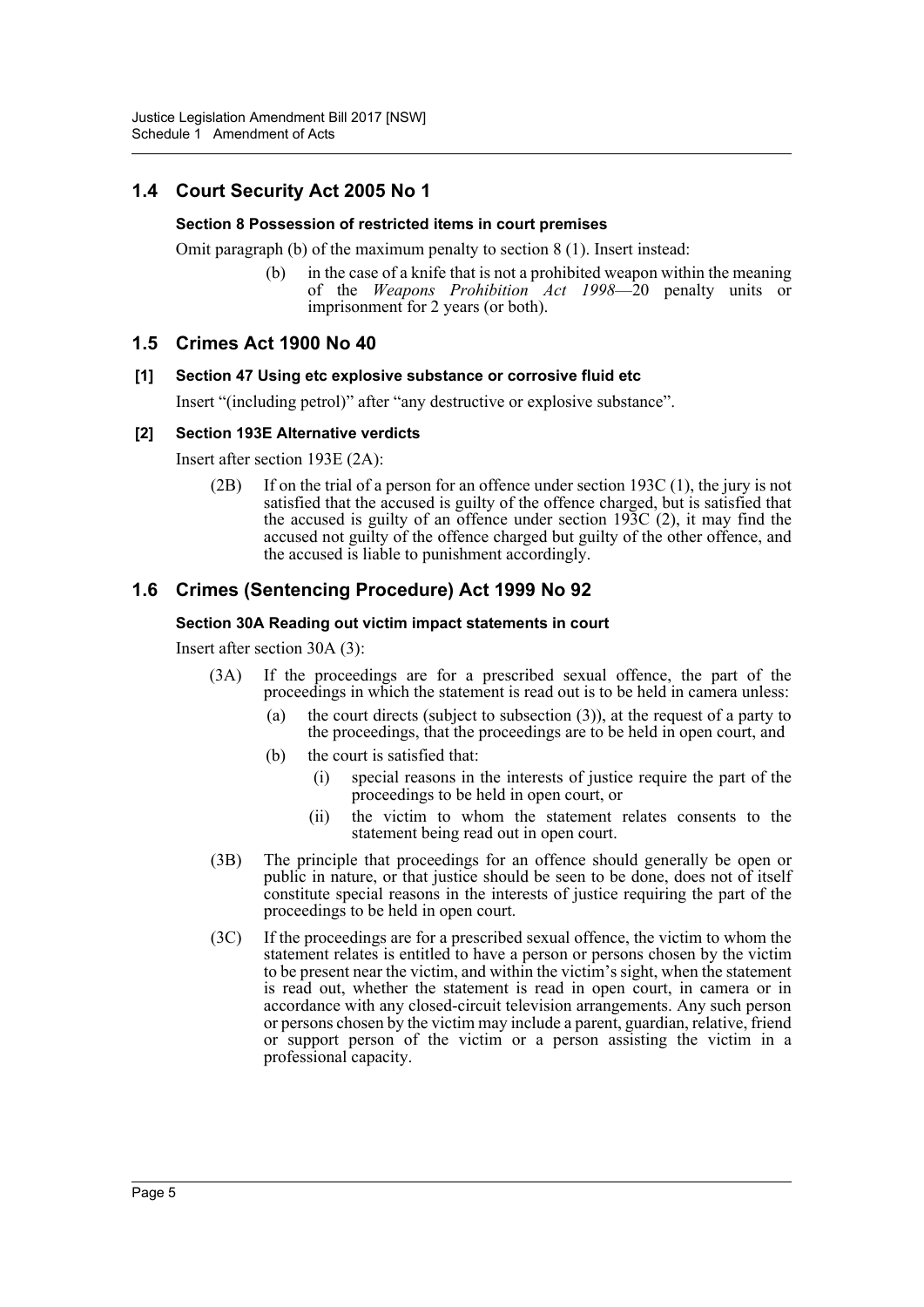## **1.7 Criminal Appeal Act 1912 No 16**

#### **Section 5AA Appeal in criminal cases dealt with by courts in their summary jurisdictions**

Omit section 5AA (4). Insert instead:

- (4) The Court of Criminal Appeal in proceedings before it on an appeal under this section may:
	- (a) confirm the determination made by the Supreme Court in its summary jurisdiction, or
	- (b) order that the determination made by the Supreme Court in its summary jurisdiction be vacated and:
		- (i) make any determination that the Supreme Court in its summary jurisdiction could have made on the evidence heard on appeal, or
		- (ii) order a new trial in such manner as the Court of Criminal Appeal thinks fit.

## **1.8 Criminal Assets Recovery Act 1990 No 23**

## **[1] Section 6 Meaning of "serious crime related activity"**

Insert after paragraph (a) of the definition of *drug trafficking offence* in section 6 (3):

(a1) section 23A (Offences with respect to enhanced indoor cultivation of prohibited plants in presence of children),

## **[2] Section 10B Contents and effect of restraining orders**

Insert "(or during the time that it is in force)" after "a restraining order" in section 10B (2).

## **1.9 Criminal Procedure Act 1986 No 209**

## **[1] Schedule 2 Savings, transitional and other provisions**

Omit "evidence is given" from clause 84 (1).

Insert instead "accused person was committed for trial or sentence".

#### **[2] Schedule 2, clause 84 (2)**

Omit "order is made". Insert instead "accused person was committed for trial or sentence".

## **1.10 Mental Health (Forensic Provisions) Act 1990 No 10**

## **[1] Section 32 Persons suffering from mental illness or condition or cognitive impairment**

Omit section 32 (1) (a) (i). Insert instead:

(i) cognitively impaired, or

## **[2] Section 32 (3) (b)**

Omit the paragraph. Insert instead:

- (b) on the condition that the defendant attend on a person or at a place specified by the Magistrate:
	- (i) for assessment or treatment (or both) of the defendant's mental condition or cognitive impairment, or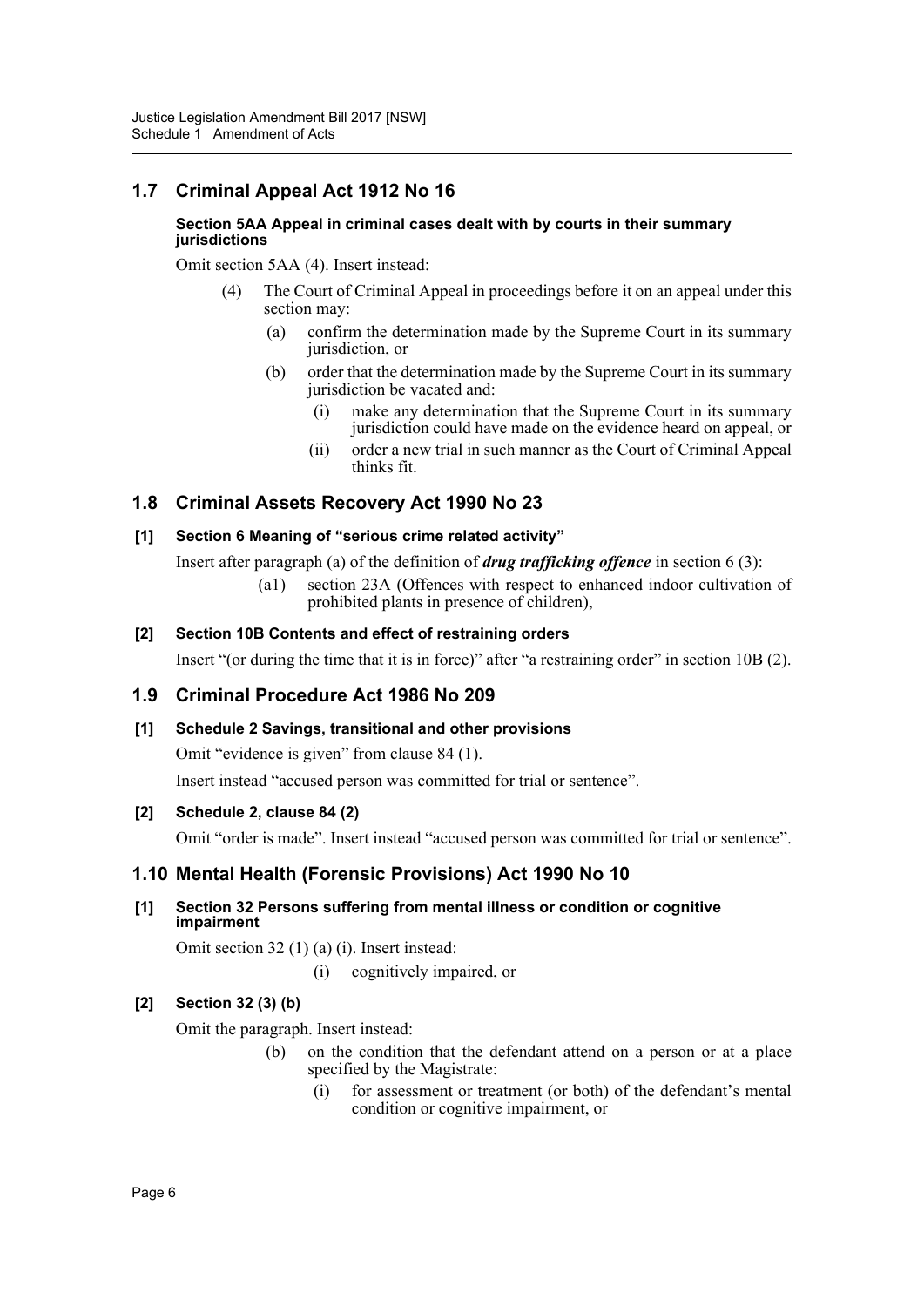(ii) to enable the provision of support in relation to the defendant's cognitive impairment, or

## **[3] Section 32 (6)**

Insert after section 32 (5):

(6) In this section:

*cognitive impairment* means ongoing impairment of a person's comprehension, reasoning, adaptive functioning, judgment, learning or memory that materially affects the person's ability to function in daily life and is the result of damage to, or dysfunction, developmental delay or deterioration of, the person's brain or mind, and includes (without limitation) any of the following:

- (a) intellectual disability,
- (b) borderline intellectual functioning,
- (c) dementia,
- (d) acquired brain injury,
- (e) drug or alcohol related brain damage, including foetal alcohol spectrum disorder,
- (f) autism spectrum disorder.

## **1.11 Surveillance Devices Act 2007 No 64**

**[1] Section 51 Particulars of warrants sought under Part 3 to be notified to Attorney General**

Omit section 51 (3).

#### **[2] Section 54**

Omit the section. Insert instead:

#### **54 Service of documents**

- (1) A document that is authorised or required by this Act or the regulations to be served on any person may be served by any of the following methods:
	- (a) in the case of an individual—by personal delivery to the person,
	- (b) by post to the address specified by the person for the service of documents of that kind,
	- (c) in the case of an individual who has not specified such an address—by post to the residential or business address of the person last known to the person serving the document,
	- (d) in the case of a corporation—by post to the registered office or any other office of the corporation or by leaving it at any such office with a person apparently over the age of 16 years,
	- (e) by fax to a fax number specified by the person for the service of documents of that kind,
	- (f) by email to an email address specified by the person for the service of documents of that kind,
	- (g) by any other method authorised by the regulations for the service of documents of that kind.